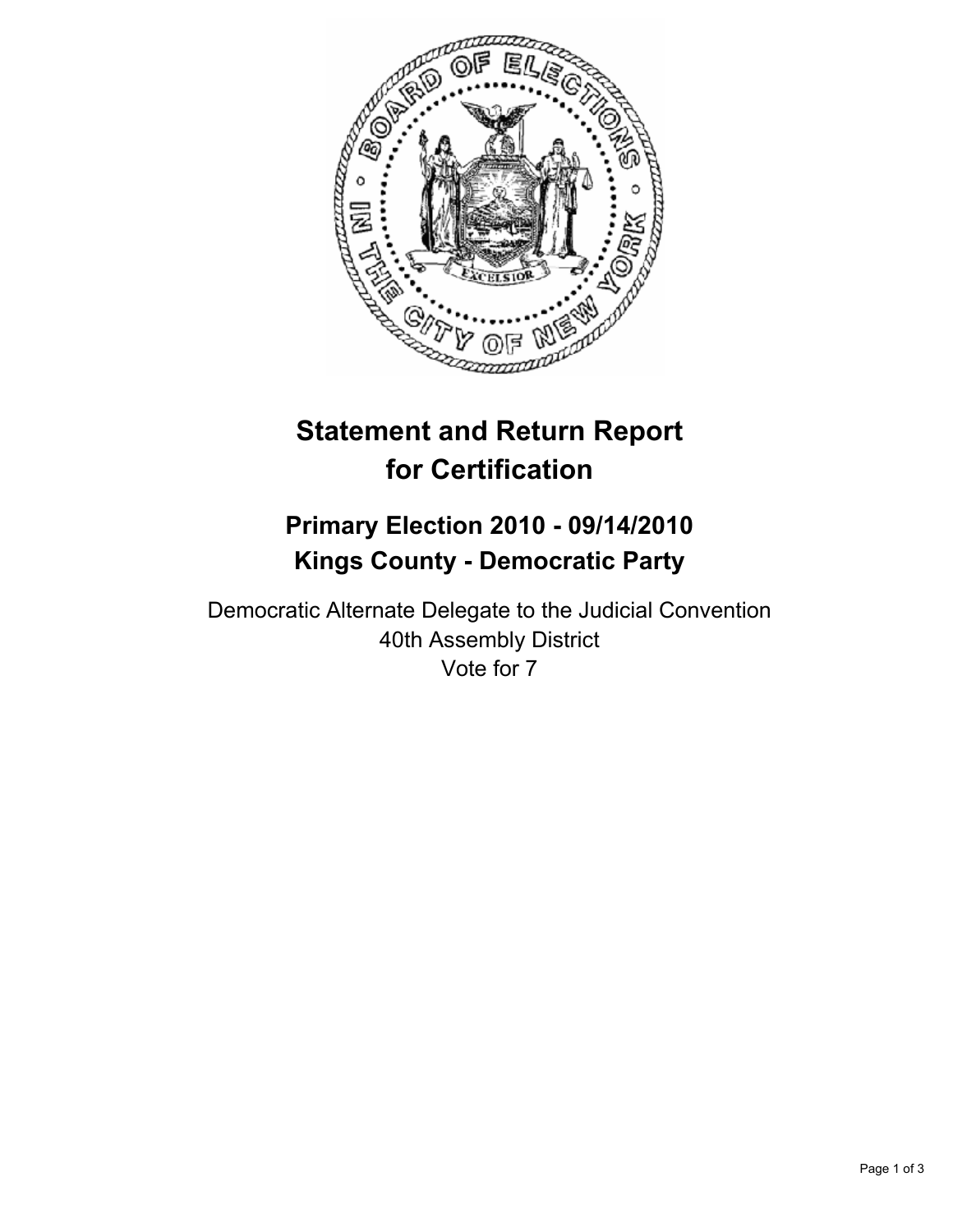

#### **Assembly District 40**

| <b>PUBLIC COUNTER</b>          | 5,728          |
|--------------------------------|----------------|
| <b>EMERGENCY</b>               | 11             |
| ABSENTEE/MILITARY              | 79             |
| <b>AFFIDAVIT</b>               | 60             |
| <b>JEAN HOLDEN</b>             | 1,737          |
| SIMONE JEMMOTT                 | 1,270          |
| <b>ANTHONY FORMAN</b>          | 1,474          |
| <b>RODNEY CROSS</b>            | 1,204          |
| <b>CHRISTOPHER BANKS</b>       | 1,723          |
| <b>EMILY WILLIAMS</b>          | 2,040          |
| <b>ADRIENNE DAVIS</b>          | 1,850          |
| <b>RICHARD MILLER</b>          | 1,539          |
| DEBBIE A GUTIERREZ             | 1,227          |
| THIERNO MALAL DIALLO           | 863            |
| PHYLLIS QUINONES               | 1,411          |
| ANA FISCHER (WRITE-IN)         | 1              |
| FOE DUE (WRITE-IN)             | 1              |
| <b>GLENN HUFF (WRITE-IN)</b>   | $\mathbf{1}$   |
| GOOD (WRITE-IN)                | 1              |
| <b>JESSIS HAUTE (WRITE-IN)</b> | 1              |
| JOHN C WHITHEAD (WRITE-IN)     | 1              |
| JOY SIMMONS (WRITE-IN)         | 1              |
| KEVIN MCCALL (WRITE-IN)        | $\overline{2}$ |
| MICHELLE HANLEY (WRITE-IN)     | 1              |
| MONEY (WRITE-IN)               | 1              |
| NO (WRITE-IN)                  | 1              |
| OLD (WRITE-IN)                 | 1              |
| YELLOW (WRITE-IN)              | 1              |
| <b>Total Votes</b>             | 16,352         |